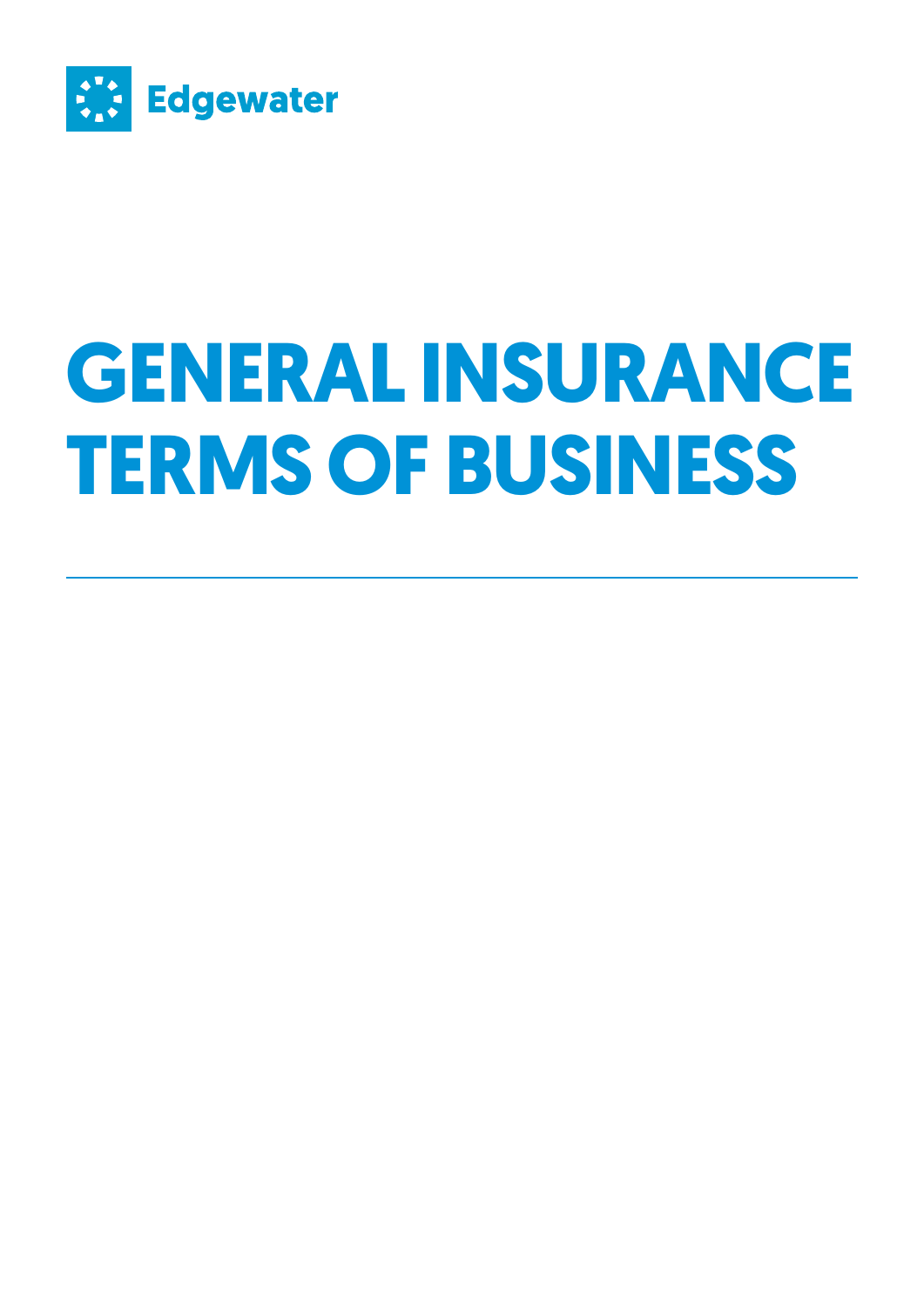**This document sets out the basis on which we will conduct business with you and on your behalf.** 

**It is an important document and we would ask you to read it carefully, and if you are unsure of any of its terms please ask.**

# **About us**

Edgewater Associates Limited ("Edgewater", "us", "we", or "our") is an independent financial adviser & general insurance intermediary registered in the Isle of Man with company number 082727C with our registered office at 1st Floor, Clarendon House, Victoria Street, Douglas, Isle of Man, IM1 2LN.

We are registered with the Isle of Man Financial Services

Authority ("FSA") in respect of General Business.

You can check this information on the FSA Register via their website www.iomfsa.im/registers

We are a wholly owned subsidiary of Manx Financial Group Plc, whose members have provided a wide range of financial services in the Isle of Man for over 75 years.

# **Our services**

As an independent insurance intermediary, we will act as your agent in arranging and managing your insurance. We have access to a wide range of insurance products from some of the leading insurers in the marketplace. For some types of insurance we may deal predominantly with a single or limited number of insurers which we have selected as offering a comprehensive wording, value for money & a quality service. We will give you details of these arrangements before you make any commitment on any product we offer you and a list of the insurers used in these cases, will be available on request.

We may, on occasion, arrange your cover through a specialist intermediary instead of directly with the insurer and will notify you when we do this.

We do not offer legal advice or advise on the adequacy of sums insured for buildings, contents, loss of profits, motor vehicles etc. It is highly recommended that you take time to review your insurance on a regular basis and at least when you receive your renewal invitation documents to make sure that cover is sufficient & meets with all your requirements and your details are correct.

# **PROFESSIONAL QUALIFICATIONS**

We are committed to ensuring that all our insurance consultants are highly qualified and maintain membership of a relevant professional body.

On request, we will provide details of relevant educational and professional qualifications, and the experience or track record of Edgewater and any employee directly engaged in the provision of services to you.

### **Market security**

We only place insurance with providers who meet our minimum financial standards and we assess the financial soundness of the proposed insurers and markets we recommend using public information, including that produced by recognised rating agencies.

However, we will not, in any circumstances act as an insurer, nor will we guarantee the solvency of any insurer or market we use for your requirements.

### **Your responsibilities (consumer)**

Providing details that are untrue, inaccurate or incomplete may result in the refusal of a claim, alteration of policy terms, insurers reducing the amount of your claim they pay to take account of any increased premium they would have charged and/or your policy being cancelled or treated as if it never existed. If any

of the information you provided to us when you took out your insurance is or becomes inaccurate, you should advise us.

You must take reasonable care to answer all of the questions honestly and to the best of your knowledge and belief and not to make a misrepresentation to the insurer.

### **The duty of fair presentation (non-consumer)**

You are required to make a fair presentation of the risk to an insurer which discloses every material circumstance which you know or ought to know relating to the risk to be insured. This includes information known by your senior management and those responsible for arranging your insurance as well as information which would reasonably have been revealed by a reasonable search of information available to you. A circumstance is material if it would influence the judgment of a prudent insurer in determining whether to provide insurance for the risk and, if so, on what terms. Disclosure must be reasonably clear and accessible to a prudent insurer.

Material representations of fact must be substantially correct and material representations of expectation/belief must be made in good faith.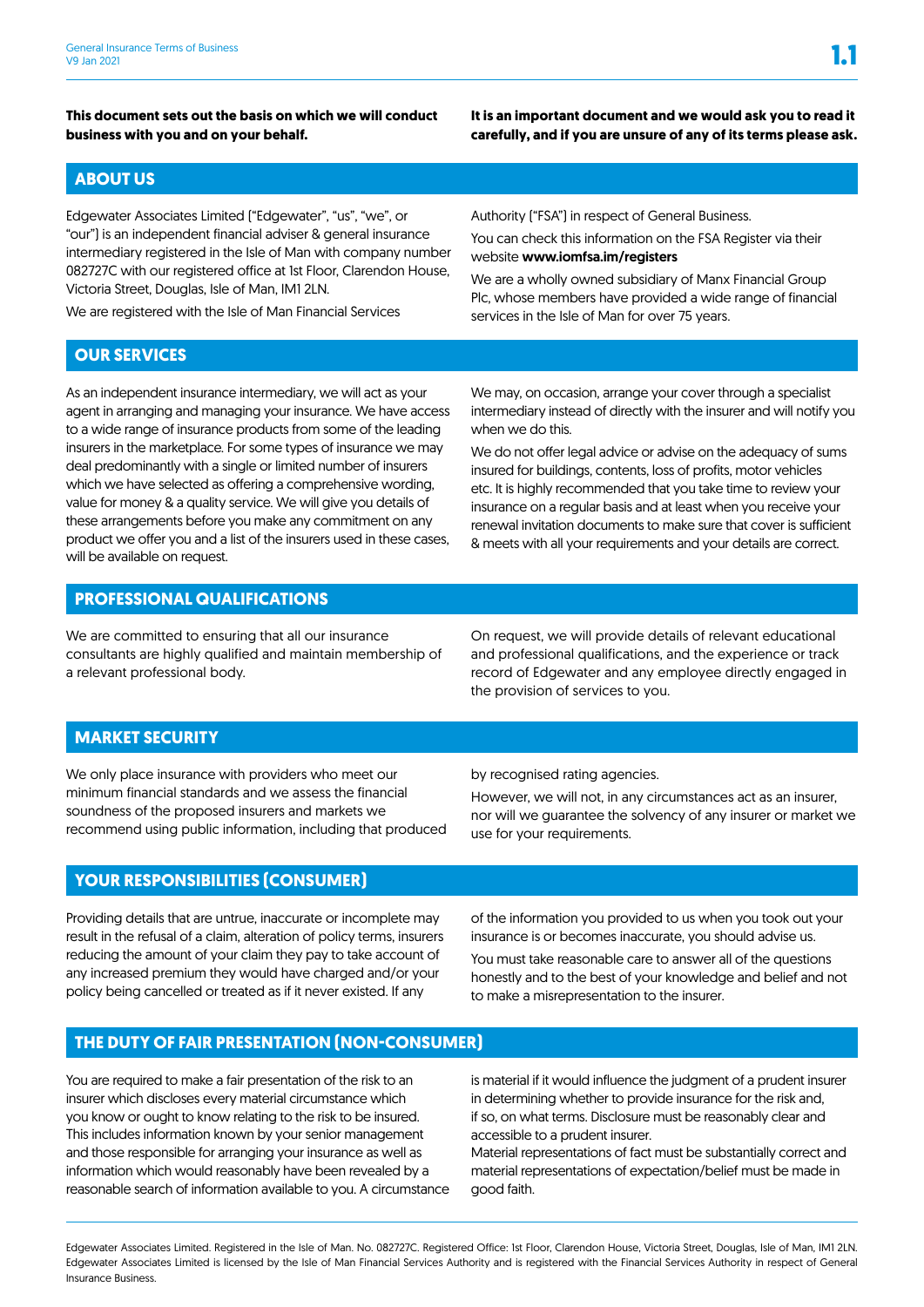Failure to comply with the duty of fair presentation could mean that your policy of insurance is void or that insurers are not liable to pay all or part of your claim(s).

The above duty of disclosure is the applicable duty under the laws of England & Wales. You may have different obligations if your policy of insurance is subject to a different law.

As a minimum, we expect you to disclose your information in accordance with the duty set out above. For certain types of

# **Premiums/Client monies**

We will safeguard client money by holding it in a designated client account. We may hold premiums as an agent of an insurer. This means that your premium is deemed to be received by the insurer upon receipt by us but this is dependent on the terms of business

under which the individual insurer trades with us.

Where we cannot hold premiums as an agent of the insurer, we may ask you to make payment of the premium direct to the insurer. Any interest earned on the client account will be retained by us.

insurance cover you may be required to complete and sign a proposal form or questionnaire. Take care to ensure that the information you provide is complete and accurate. Note that if you are aware of anything that you feel may be material to the proposed policy of insurance you should disclose it, even if there does not appear to be a question on the proposal form or questionnaire that covers the particular point. If you are in doubt as to whether information is material, you should disclose it.

# **Charges/Fees**

We are remunerated for the services we provide in the form of commission, fees or a combination of both. You are entitled to request, at any time, information regarding commission or fees which we may receive as a result of placing your insurance business.

In addition to the commission paid to us, we also reserve the right to make the following charges:

| New Business         | £20.00 |
|----------------------|--------|
| Renewal              | £20.00 |
| Mid Term Adjustments | £20.00 |
| Temporary Change     | £20.00 |

Please note that these fees are non-refundable in the event of the policy being cancelled.

Where you choose to pay your premium by instalments, we may use a scheme operated by your insurer, or we may use a single finance provider and we may receive a commission for introducing you to them. We will advise you of any commission payable by the lender in relation to a credit agreement where knowledge of the existence or amount of commission could affect our impartiality in recommending a particular product or have a material impact on your transactional decision.

# **Cancellation**

Your policy document will detail your rights to cancel your insurance once you have taken it out. Depending on the type of policy you have purchased, you may be entitled to cancel within 14 or 30 days of either conclusion of the contract or receiving your policy documentation, whichever occurs later. This is often referred to as the "cooling off period". Where you cancel a policy before renewal, you will be responsible for paying a charge to meet the cost of cover provided plus administration expenses.

Some products, such as annual travel policies, breakdown insurance, legal protection and excess protection (irrespective of whether they were purchased as a separate policy or an

additional benefit to an existing policy) do not offer any refund after the applicable cooling off period.

Administration fees are not subject to any refund irrespective of when the policy is cancelled. Where you have cancelled your policy, we reserve the right to charge you for our time and costs. This will usually result in us reducing the amount refunded to you by the full amount of the commission and fees we would have received had you not cancelled. For certain commercial insurance policies, insurers will only provide cover where the premium is due in full on inception of the policy. This means that no refund will be paid if the policy is cancelled before renewal.

# **Premium payment**

Premiums should be paid within seven days of the policy inception or renewal date. Failure to meet the payment due date may lead to your cover being cancelled.

Any outstanding balance on a policy following cancellation will be collected in full. If we are unable to obtain settlement, legal proceedings may be commenced against you.

### **Policy documentation**

We will issue all documentation to you in a timely manner. Documentation relating to your insurance will confirm the basis of the cover and provide details of the relevant insurers. It is therefore important that the documentation is kept in a safe place, as you may need to refer to it or need it to make a claim. A new policy/policy booklet is not necessarily provided each year, although a duplicate can be provided at any time upon request. You should always check the documentation to ensure all the details are correct and if this is not the case you should contact us immediately.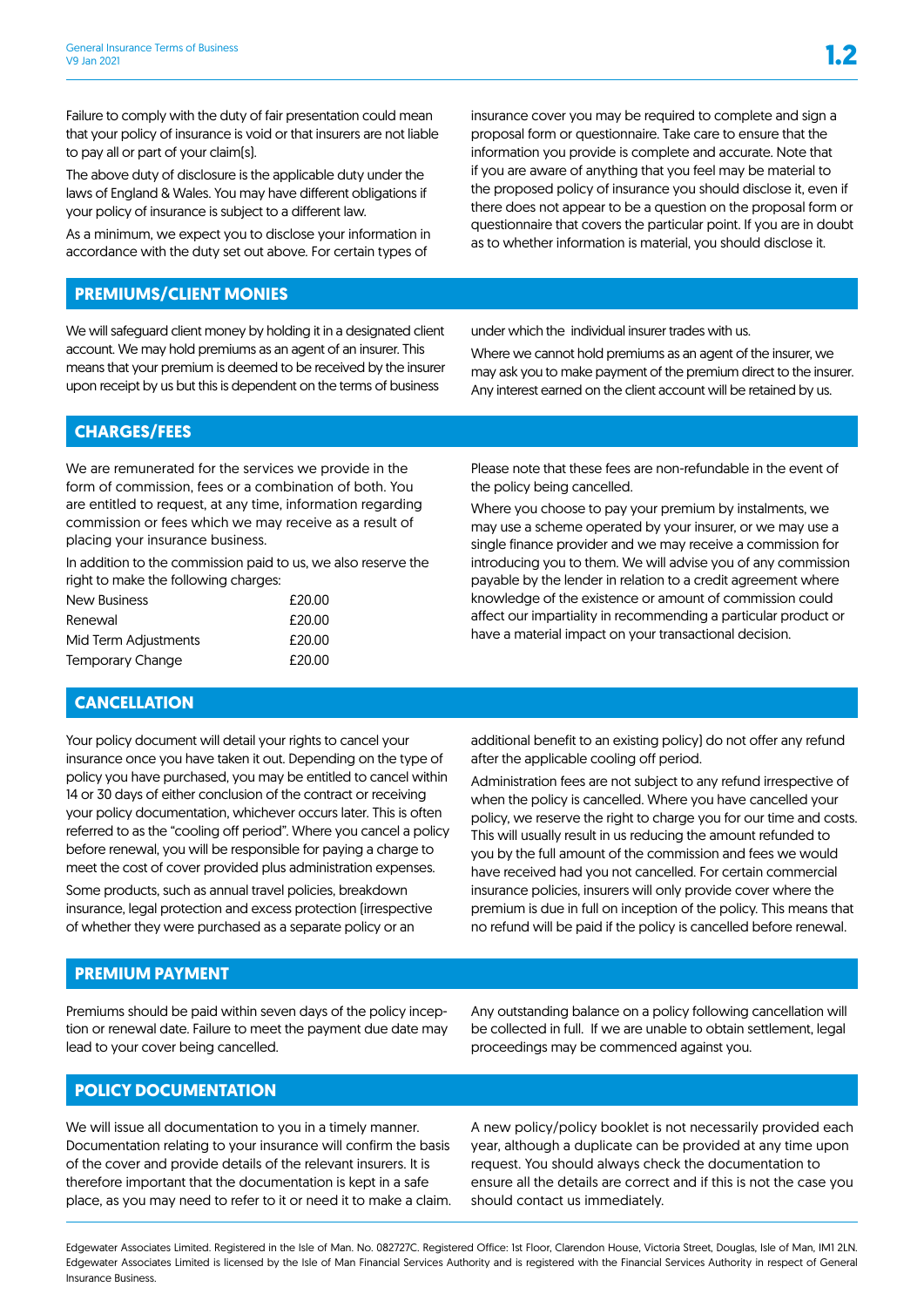# **Notification of claims/incidents**

It is essential to notify us immediately of all incidents that may result in a claim against your insurance policy. You must do so whether you believe you are liable or not. Any letter or claim received by you must be passed to us immediately and you should not acknowledge any correspondence relating to the claim as we will acknowledge this on your behalf.

Only by providing prompt notification of incidents can your insurance company take steps to protect your interests. Your policy summary and/or policy document will provide you with details on who to contact to make a claim. Please contact us for guidance on claiming under your policy.

# **Instructions**

We require all instructions to be provided to us in writing so as to avoid ambiguity or misunderstanding. If a case is considered urgent we may accept oral instructions, but request they are confirmed in writing immediately.

As there is no certainty of the completeness or receipt of an email, if an instruction is given by email, a confirmatory reply must be received for your instruction to be effective. If you do not receive such confirmation promptly, please raise the matter with your adviser.

We accept no responsibility if information you send us by email is incomplete or corrupted.

We do not accept instructions by alternative media such as text message, instant messaging or via social media.

Once your initial insurance arrangements have been made, we will continue to advise you and provide regular reviews as agreed with you. Unless you advise otherwise, we will communicate with you via what we believe to be the most appropriate method in each instance. This could, for example, include face to face meetings, email, telephone or letter.

# **Emails**

We scan our outgoing emails for viruses but you must make your own security checks. We accept no responsibility for damage or loss arising from the receipt of emails from our system. We reserve the right to monitor all incoming and outgoing emails.

In order to reduce the possibility of interference with emails we

# **Confidentiality/Data Protection**

To enable us to provide you with the right product or service (or to handle a claim on your behalf) we may collect and process person information about you or your employees where applicable to a particular insurance product. This information will be collected from you as it is considered necessary for legitimate insurance purposes and other services we provide and to meet contractual and regulatory obligations arising from providing insurance products and or independent investment advice and services to you.

Edgewater is the Data Controller for all the personal data we hold about you.

send to you we use a secure email encryption software system which will require you to set up an account and password in order to read our email correspondence to you.

As we use third party service providers we do not quarantee the confidentiality of information sent to or by us electronically.

 If you have any questions about how we process your personal data, please write to our Data Protection Officer at: The Data Protection Officer, Edgewater Associates Limited, 1st Floor, Clarendon House, Victoria Street, Douglas, Isle of Man, IM1 2LN.

For the full details about how we process your personal data, and information regarding your rights, please refer to our 'Data Protection – Privacy Notice' which was provided to you with these Terms. A copy is also available upon request, or can be viewed on our website www.edgewater.co.im/privacypolicy

### **Complaints**

It is our intention to provide you with the highest possible level of client service at all times. However we recognise that things can go wrong occasionally and if this occurs we are committed to resolving matters promptly and fairly. Should you wish to complain please write to the Managing Director at our registered office below.

If you are not satisfied with our handling of your complaint and you are an individual client (not a corporate/entity) you may have the right to refer your complaint to the:

| Isle of Man Financial Services Ombudsman Scheme |                         |
|-------------------------------------------------|-------------------------|
| Thie Slieau Whallian                            |                         |
| Foxdale Road                                    |                         |
| St Johns                                        |                         |
| Isle of Man                                     |                         |
| IM4 3AS                                         |                         |
| Telephone:                                      | 01624 686500            |
| Email:                                          | ombudsman@iomoft.gov.im |
| Web:                                            | www.gov.im              |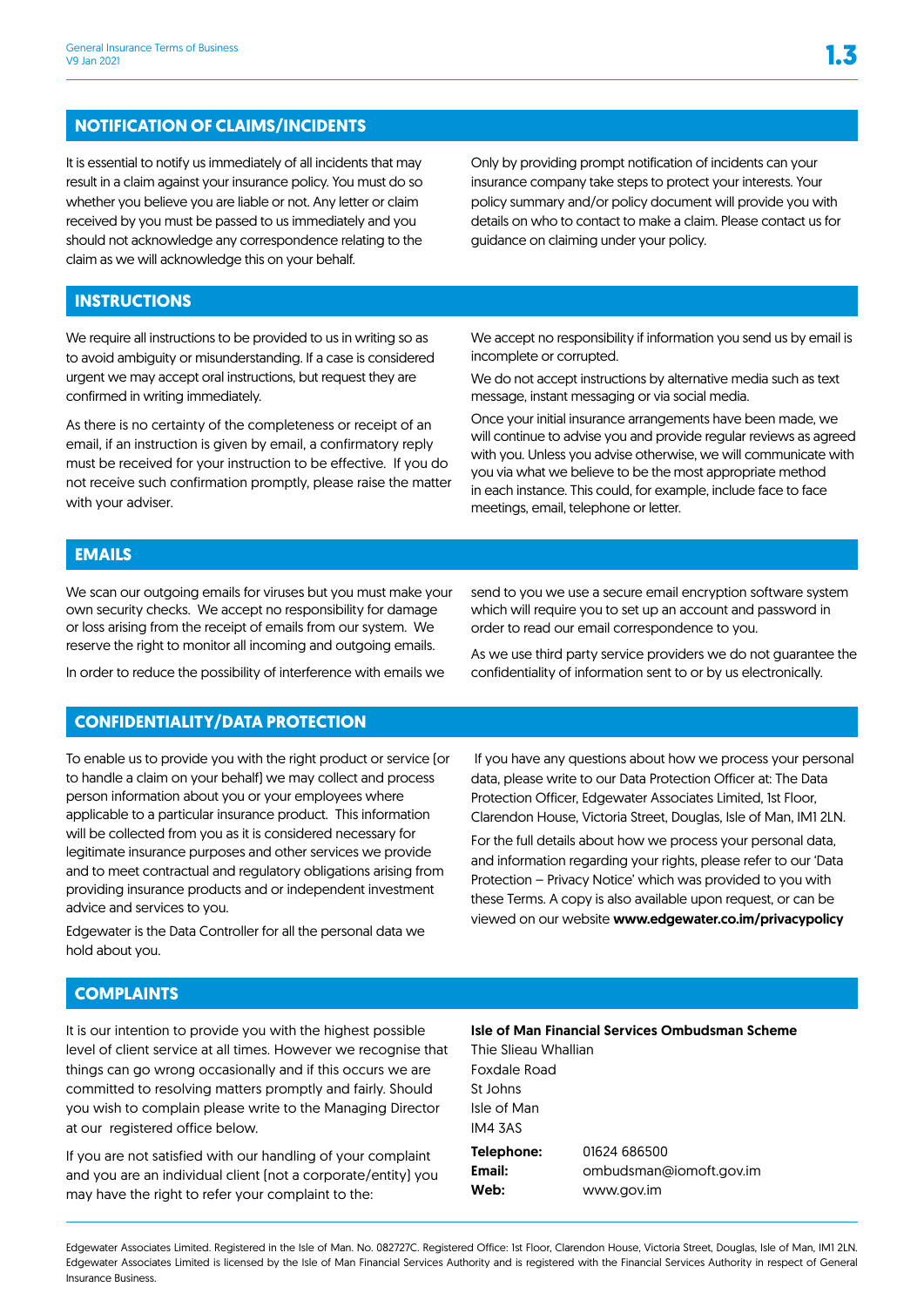# **Conflicts of interest**

It is our policy to avoid any conflict of interest when providing services to our clients. However, where an unavoidable conflict of interest arises, we will advise you of this conflict before proceeding to provide you with any further services.

We will ensure, in any case, that you are treated fairly at all times. If you have not been advised of any conflict of interest, you are entitled to assume that none arises.

# **Termination**

These Terms for us to act as your broker may be cancelled by either us or you at any time, by written notice to the other party.

Although we provide post-placement and claims handling services for you for as long as you remain our client, we reserve the right to charge a reasonable fee for such services when you cease to be a client but still wish us to act for you (and we are prepared to do so). Otherwise you will arrange and we will facilitate the prompt transfer of the run-off of your existing business and related claims to a successor broker or to you.

# **Amendments**

We reserve the right to make amendments to these Terms as are required to reflect a change of applicable law or regulation.

### **LIMITATIONS OF LIABILITY**

We will not be liable for any direct or indirect losses, damages, costs or expenses resulting from the services we provide or any failure to provide services unless arising directly from our negligence or wilful default or fraud (or that of our directors, officers or employees). We shall not be liable for consequential or special damages, loss of profit or loss of goodwill, howsoever arising,

If we are liable in circumstances where you have incurred a loss which is caused partly by us and partly by contributory actions or omissions by you or others acting for you, then our total combined liability to you will not exceed our proportionate responsibility for the loss having regard to the proportionate responsibility for the loss of you and others acting for you, as agreed, or if not agreed, as decided by a court or a tribunal.

We shall not be liable for any partial or non-performance of our obligations by reason of any cause beyond our control, including without limitation any breakdown, malfunction or failure of transmission, communication or computer facilities, industrial action, act and regulations of any government bodies or authorities of the failure of any relevant third party, for any reason, to perform its obligations to us.

Without prejudice to any other provision of this Limitation of Liability clause, if you suffer or incur losses, damages, costs or expenses as a result of or in connection with the services that we provide or any failure or any failure to provide services otherwise than as a result of our wilful default or fraud, then out total liability for such losses shall not exceed a sum equal to £1,000,000.

Nothing in these Terms will limit, or will be construed as limiting, our liability for death or personal injury resulting from our negligence.

### **Assignment**

We may assign our rights under these Terms by giving not less than 60 days' notice to you. If at any time we and/or the whole or any part of our business is sold or in any passed to a successor, all work we have been instructed by you may be carried out by such successor and references to Edgewater Associates Limited in these Terms shall be from the date of such transfer be interpreted as being to the successor.

### **SEVERABILITY**

If any provision of these Terms is found to be invalid or unenforceable in whole or in part, the validity of the other provisions of these Terms and the remainder of the provision in question will not be affected.

If any part of these Terms is found to be in breach of any rule of the Isle of Man Financial Services Authority that part of these Terms will be construed in such a manner as to prevent such breach.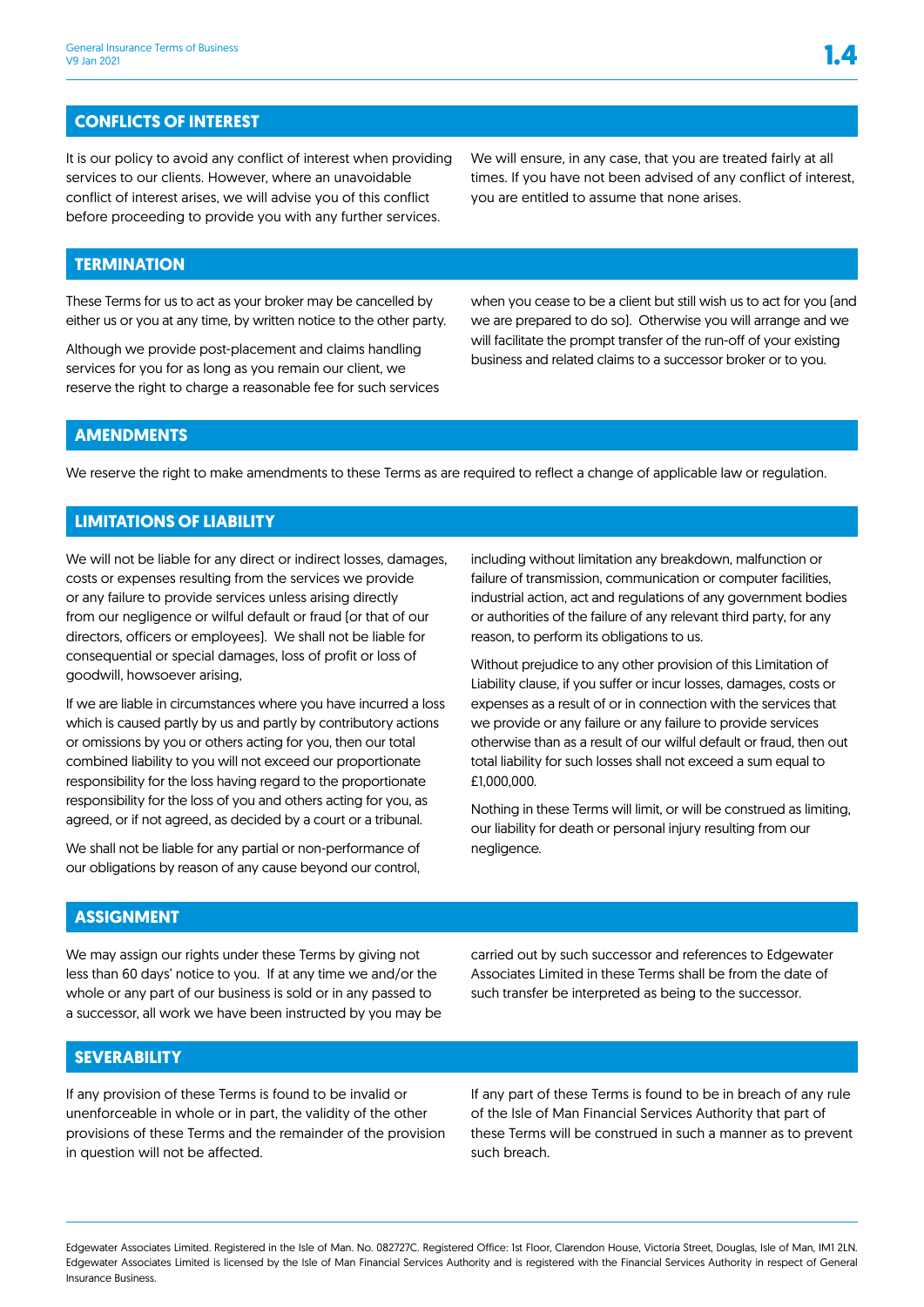# **Prevention of Money Laundering and Terrorist Financing**

We are committed to the fight against financial crime and will ask you for proof of your identity and may conduct searches and enquiries for this purpose. We may also be required to identify and verify the identity of other persons such as directors or beneficial owners, or any third party to the transaction. We undertake this procedure in order to comply with our obligations under the Isle of Man Anti-Money Laundering and Countering the Financing of Terrorism Code 2019. We therefore ask that you provide this information promptly on request as we cannot proceed with your business until we have this information. In the event of a delay in providing the requested information and documentation Edgewater will not be responsible for any loss incurred due to the delay in placing your insurance.

In providing our services we will not engage in any activity which would breach any applicable financial crime legislation and regulation including but not limited to financial and economic sanctions, facilitating tax evasion, anti-bribery and corruption, anti-money laundering and/or combating the financing of terrorism.

We have no tolerance for bribery or corruption and have in place policies and procedures that apply to all employees throughout Edgewater and the Manx Financial Group plc, group companies. You, confirm that your company has adequate anti-bribery and corruption polices in place.

### **Third Party Rights**

A person who is not a party to these Terms has no right under the Contracts (Rights of Third Parties) Act 2001 to enforce or

enjoy the benefit of any term of these Terms.

### **Law and Jurisdiction**

These Terms shall be governed by the laws of the Isle of Man and the parties agree herewith that any dispute arising out of it shall be subject to the exclusive jurisdiction of the Isle of Man courts.

These Terms supersede all proposals, prior discussions and representations (whether oral or written) between us relating to our appointment as your agent in connection with arranging and administration of your insurance. These Terms constitute an offer by us to act on your behalf in the arranging and administration of your insurance. In the absence of any

specific acceptance communicated to us by you (whether verbal or written) you are deemed to accept our offer to act for you on the basis of these Terms, by conduct, upon your instructing us to arrange, renew or otherwise act for you in connection with insurance matters.

You should keep this document in a safe place for future reference.

If you require a copy of these Terms in larger print please contact us.

You should keep this document in a safe place for future reference. If you require a copy of these Terms in bigger print please contact us.